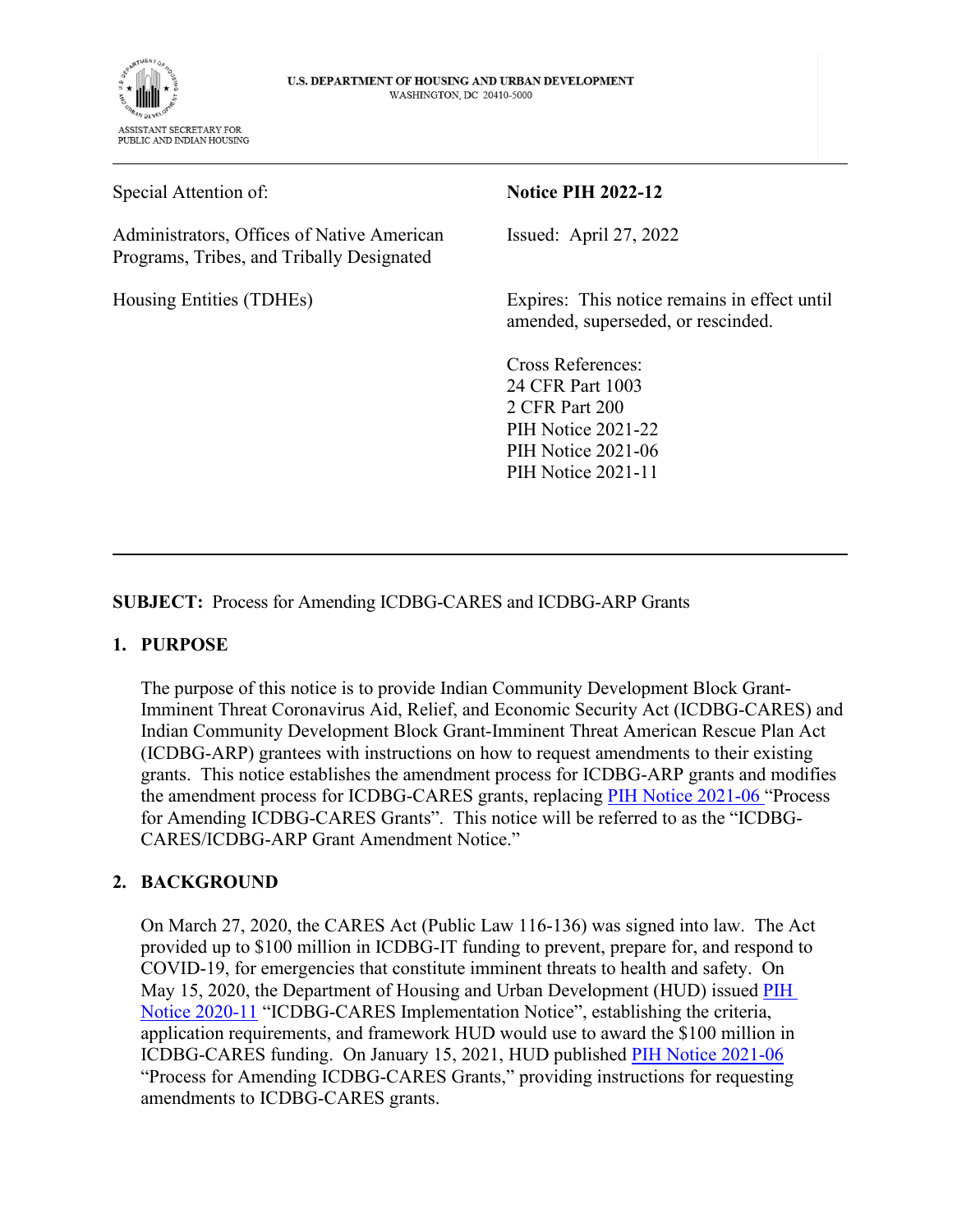On March 11, 2021, the ARP Act (Public Law 117-2) was signed into law. The Act provided \$280 million in ICDBG-IT funding to prevent, prepare for, and respond to COVID-19, for emergencies that constitute imminent threats to health and safety. On July 20, 2021, HUD issued Notice [PIH 2021-22](https://www.hud.gov/sites/dfiles/PIH/documents/PIH2021-22.pdf) "ICDBG-ARP Implementation Notice", establishing the criteria, application requirements, and framework HUD would use to award the \$280 million in ICDBG-ARP funding.

This notice describes the requirements for both ICDBG-CARES and ICDBG-ARP grantees to request significant amendments to the project scope, budget, and timeline of their awards.

# **3. APPLICABILITY**

This ICDBG-CARES/ICDBG-ARP Grant Amendment Notice applies to requests for amendments for both the ICDBG-CARES and ICDBG-ARP grants. Please note that this Notice does not apply to amendments to regular ICDBG or ICDBG-IT grants. This Notice replaces [PIH Notice 2021-06](https://www.hud.gov/sites/dfiles/PIH/documents/pih2021-06.pdf) "Process for Amending ICDBG-CARES Grants."

## **4. SIGNIFICANT AMENDMENT REQUIREMENTS**

The regulation at 24 CFR§1003.305(a) requires prior HUD approval for program amendments that significantly change the scope, location, objective, or class of beneficiaries of the approved activities described in the application.

The Office of Native American Programs (ONAP) will review all amendment requests to ensure that the ICDBG-ARP/ICDBG-CARES grantee's proposals are for eligible activities, projects, and programs that prevent, prepare for, and respond to COVID-19, in accordance with the requirements established in [PIH Notice 2020-11](https://www.hud.gov/sites/dfiles/OCHCO/documents/2020-11pihn.pdf) "ICDBG-CARES Implementation Notice" and [PIH Notice 2021-22](https://www.hud.gov/sites/dfiles/PIH/documents/PIH2021-22.pdf) "ICDBG-ARP Implementation Notice". ONAP will also verify that the requested amendment provides reasonable justification for proposed changes, including reasonable extension of timelines.

Significant amendments include proposed changes that include any of the following:

- Addition of activities, projects, or programs that were not in the grantee's approved ICDBG-CARES/ICDBG-ARP award;
- Deletion of activities, projects, or programs that were included in the grantee's approved ICDBG-CARES/ICDBG-ARP award;
- Proposed budget adjustments that exceed twenty (20) percent of the total ICDBG-CARES/ICDBG-ARP grant among activities, projects, or programs that were approved in the award;
- The re-budgeting of costs to a new budget category not already approved in the ICDBG-CARES/ICDBG-ARP award, regardless of percentage (e.g., reimbursement of allowable COVID-19 costs when reimbursement was not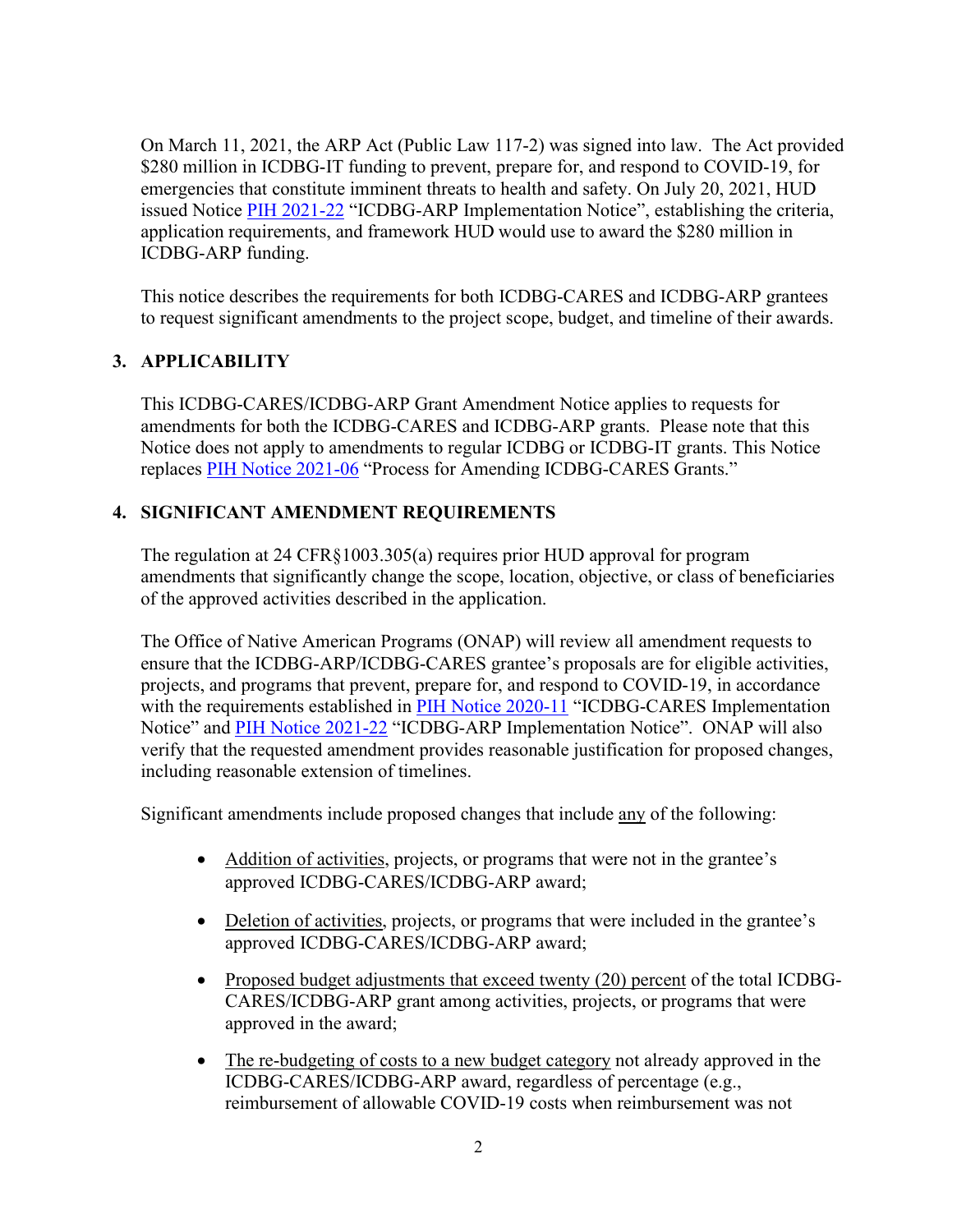originally identified in the grantee's ICDBG-CARES/ICDBG-ARP application, the proposed change of use of funds to hire a contractor when such costs were not originally approved, etc.); and

• Time extensions: All timeline extensions will be considered significant amendments. (See examples of justified reasons for timeline extensions below).

Amendments are not needed if each of the following bulleted items apply:

- No change to the total approved budget;
- No extension of the overall timeline/period of performance;
- No new or deleted activities;
- No new budget categories; and
- Re-budgeting of 20% or less of approved overall budget between activities and budget categories.

# **5. SIGNIFICANT AMENDMENT REQUEST DOCUMENTATION**

A grantee requesting a significant amendment must submit the following to its Area ONAP office grants management specialist:

- 1. Significant Amendment Request: The grantee must submit an email or a letter requesting an amendment to their ICDBG-CARES/ICDBG-ARP grant. The amendment request must include the following information, as applicable based on the nature of the amendment:
	- Identify the requested proposed changes to the approved ICDBG-CARES/ICDBG-ARP award;
	- Describe the rationale and need for the amendment;
	- Justify how the proposed revisions enable the grantee to continue implementing its activities towards preventing, preparing for, and responding to COVID-19; and
	- Describe how citizen participation requirements were met for the proposed amendment. For more information on citizen participation requirements, see Section 4a of the ICDBG-CARES/ICDBG-ARP Implementation Notices. Applicants are not required to hold meetings to obtain the views of residents
- 2. Updated Project Description Summary: The grantee must submit an updated Project Description that incorporates the proposed changes summarized in its amendment request.
- 3. Updated Budget: If the grant budget changes due to the project change, the grantee must submit updated detailed budget information and a revised [HUD-4123 \(](https://www.hud.gov/sites/dfiles/OCHCO/documents/HUD-4123.pdf)Cost Summary).
- 4. Updated Implementation Schedule: If the amendment alters the original project timeline:
	- a. Submit an updated [HUD-4125 \(](https://www.hud.gov/sites/dfiles/OCHCO/documents/HUD-4125.pdf)Implementation Schedule); and
	- b. Submit an updated narrative description of the implementation timeline that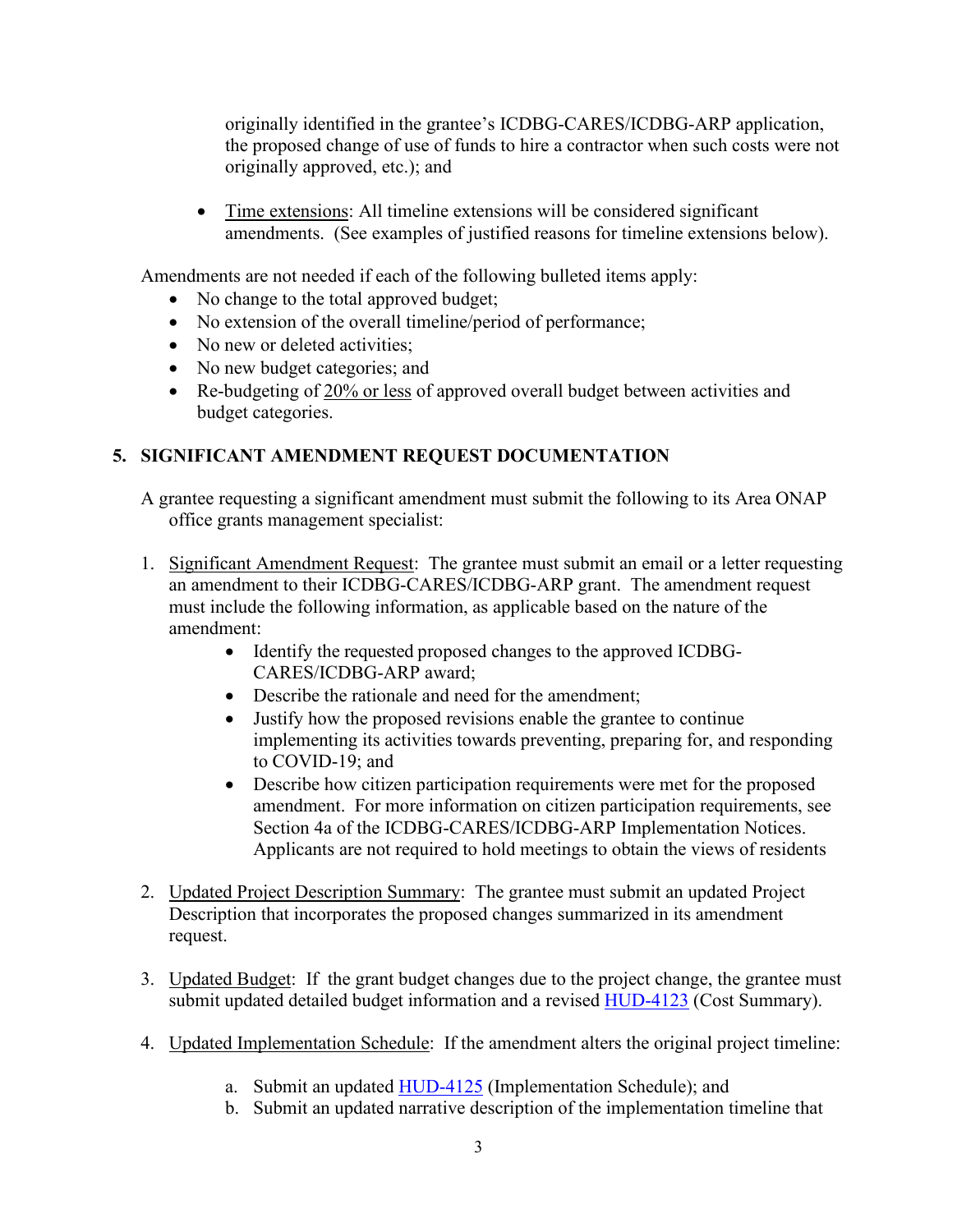identifies the activities, projects or programs that will be delayed, the justification for those delays, and an explanation of how the grantee plans to complete the delayed items by the requested period of performance end date. The justification, along with any supporting documentation, must demonstrate why the proposed timeline is reasonably set to prevent, prepare for, and respond to COVID-19.

In reviewing the justification for overall grant periods longer than 12 months, HUD will consider all relevant factors including, but not limited to:

- Nature of the activities, projects, or programs being proposed;
- Size of the ICDBG-CARES/ICDBG-ARP grant requested;
- Any disruption in supply chains;
- Barriers caused by a short or disrupted construction season;
- Challenges or delays to lack of bidders;
- Increased cost of construction materials:
- Infrastructure challenges; and
- Impact of COVID-19 on the applicant's operations and its ability to carry out activities, projects, or programs more expeditiously

Time extension requests should be submitted no later than 45 days prior to the current period of performance end date.

#### **6. AMENDMENT REVIEW AND APPROVAL PROCESS:**

The Area ONAP office will review the Amendment Request package to ensure it meets the requirements of this notice, including that the ICDBG-CARES/ICDBG-ARP grant will still be used towards activities, projects, and programs that prevent, prepare for, and respond to COVID-19 and in accordance with the requirements established in the ICDBG-CARES/ICDBG-ARP Implementation Notice.

The Area ONAP office will also consider the grantee's overall progress in managing its ICDBG-CARES/ICDBG-ARP award, including the status of its drawdowns in LOCCS and submission of post-award reporting requirements. The Area ONAP office will forward recommendations for amendment approval to ONAP Headquarters for final review. At any time during this review process, ONAP may request further information from the grantee.

Upon completion of the review process, the Area ONAP office will send a Grant Amendment Approval or Denial Letter. All amendments approved under this Notice constitute changes to the grantee's ICDBG-CARES/ICDBG-ARP application submission and are incorporated into the original Funding Approval/Agreement (HUD-52734-A). If necessary, based on the nature of the request, ONAP will issue a Grant Agreement Addendum to memorialize the amendment.

### **7. ICDBG-CARES/ICDBG-ARP IMPLEMENTATION NOTICE REQUIREMENTS**